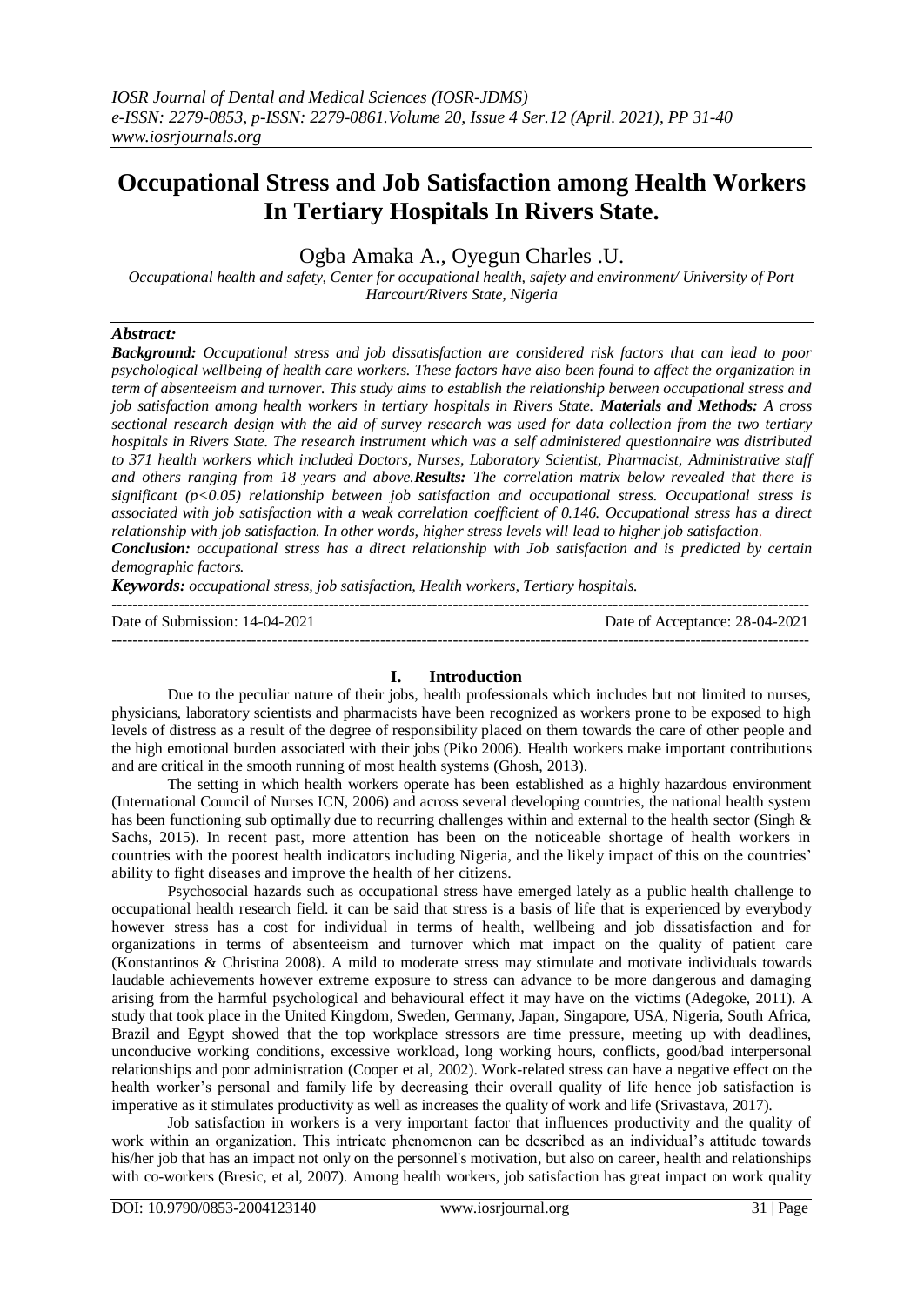and efficiency. Studies have also shown that gender, level of education, work experience, salary, working condition influences the level of satisfaction a health worker gets from his/her job. Stress, exhaustion and other factors that cause stress on the job also influences job satisfaction.

Questionnaire distributed to 168 health care professionals in Italy shows that no significant difference was observed when job satisfaction was compared to the socio demographic factors of the respondents except for the number of years of employment. Italian health care professional workers with low job satisfaction reported significantly higher risk of work related stress than the group with low job satisfaction. However, workers with low job satisfaction show higher level of ambition as compared to satisfied workers (Fiabane, et al 2012).

Job satisfaction among public health workers is important to retain the existing as well as the new recruitment (Jathana et al, 2011) Many studies found that work stress has a negative association with job satisfaction (Piko, 2006) which is an important factor influencing both workers mental health in terms of absenteeism, intention to leave and even burnout (Sili, et al, 2010).

A model that has been widely used in different professional settings that addresses relevant aspect of stressful work environment was proposed by Siegrist in 1996 termed the effort – reward imbalance. According to the model, stress at work gives rise to a mismatch between high effort spent at work and low rewards received in return, where rewards can be job security, career opportunity etc. This model was applied by Voltmer et al in 2012 to compare job stress and job satisfaction of private practice physician in Germany and Norwegian. Private physicians too are confronted with numerous regulations and administrative duties that limit or even threaten their professional autonomy and financial security. This condition can add to a physician's level of stress (Siegrist, et al, 2010). The relationship between job stress and job satisfaction was established in Uganda using the Pearson's correlation coefficient and nurses in the public hospital reported higher levels of occupational stress and lower levels of job satisfaction and performance. Tobergte & Curtis (2013). A descriptive study was carried out among nurses in the university of Port Harcourt teaching hospital to assess the level of job satisfaction and it was observed from the questionnaire that 51% of the nurses in UPTH were satisfied with their jobs, however the dissatisfaction they experience can be ameliorated through an increase in the salaries and an improvement in the working condition of the hospital (Asuquo et al, 2017). Satisfied workers tend to be more productive, creative, and committed. Therefore, a highly satisfied and stress free health worker will eventually be effective in rendering a quality care to patients. Employees can directly influence patient satisfaction because their involvement and interaction with patients plays a significant role in quality perception (Shinde & Durgawale,2014).

## **II. Objectives**

 To assess the correlation between occupational stress and job satisfaction among health workers in tertiary hospitals in Rivers State.

 To establish the influence of socio demographic factors on occupational stress among health workers in tertiary hospitals in Rivers State.

 To establish the influence of socio demographic factors on job satisfaction among health workers in tertiary hospitals in Rivers State.

## **III. Materials And Method**

A descriptive cross sectional study of health care workers in the University of Port Harcourt Teaching Hospital (UPTH) and Rivers State University Teaching Hospital (RSUTH) from February 2019 to January 2021. A total 371 health workers in UPTH and RSUTH which included Doctors, Nurses, pharmacists, laboratory scientists, Administrative staff and casual workers from various departments, males and females in the hospital were randomly selected.

**Study Location:** this was a tertiary care teaching hospital based study done in the two tertiary hospitals in Rivers State Nigeria.

**Sample Size**: 371 Health workers.

**Sample Size Calculation:** Sample size calculation employed the formula for cross-sectional studies. (Kirkwood and Sterne, (2003)

 $n = \frac{(\mathbf{Z})^2}{\mathbf{Z} \cdot \mathbf{Z}}$ 

 $e^2$  $n =$  minimum sample size

 $Z =$  standard normal deviate of 95% significant level; corresponds to a value of 1.96.

p = estimated prevalence of occupational stress among healthcare workers from a study Benin Nigeria by Adeolu et al (2016) was 32% (0.32)

 $e = level of precision of 0.05$ 

 $n = (1.96)^2 (0.32) (1 - 0.32) = 0.836$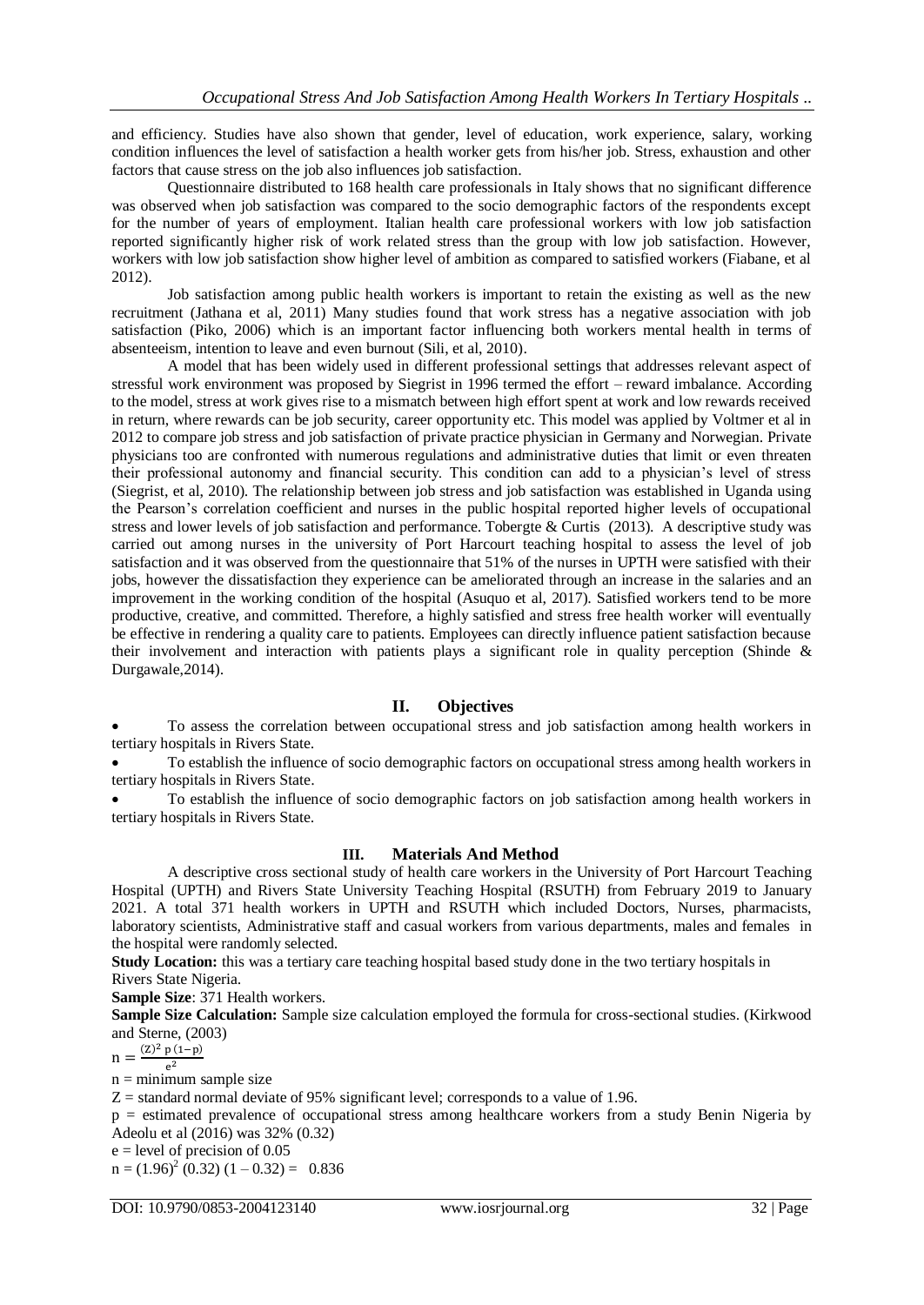$(0.05)^2$  = 0.0025 n= 0.836/0.0025  $= 334.3$ Approximate Minimum sample size of **334** HCWs Adjustment for non-response of 10%

Adjusted sample size =  $1 - (non - response)$ *n* where n=minimum sample size (334);Non-response=10% (0.1)

Therefore, adjusted sample size  $=$  $1 - (0.1)$ 334  $\overline{a}$  $= 371.1$ 

## **Subject & Selection method:** Determination of sample population was done in two stages

i. Stratified random sampling of HCWs via proportionate allocation in each of the professional cadres.

ii. Simple random sampling to determine which health worker would participate in the research.

In each study centre, the health care workers were stratified according to the professional cadre comprising of doctors, nurses, pharmacists, laboratory scientists, and administrative staff. Stratified sampling via proportionate allocation was used to determine the number of health care workers to be selected from each stratum (professional cadre). Random sampling was done using a sampling frame consisting of the list of workers in each stratum.

## **Inclusion Criteria:**

i. Health workers who have worked in the facilities for a period of one year and above

ii. Permanent and Temporary employees of the hospitals

#### **Exclusion Criteria:**

i. HCWs who are absent/on leave or retired and working on contract basis

**Method of data collection:** After written informed consent and ethical clearance were obtained, a well designed, self administered questionnaire was used to obtain primary data from respondents. The questionnaire was sectioned into three parts for ease of filling and to get data on socio demographic variables, occupational stress and job satisfaction of respondents. The first part contained questions aimed at collecting socio demographic information such as age, sex, cadre, rank, marital status, years of experience, income, type of employment.

The occupational stress index scale was used as a tool to obtain information on occupational stressors present in the hospitals. This scale contained 20 items that analyzed occupational stress under the following subscales – work overload, relationship with colleagues, work life interference, presence of shift work, working environment and social support. These factors were presented on a modified likert scale of four (Strongly Agree to Disagree). The theoretical development of the OSI and its validity is well documented and demonstrated also for use with healthcare personnel hence making it a choice tool for this research. The job satisfaction scale was used to obtain information on the level of satisfaction of health workers in the stud area. Developed by Warr, Cook and Wall (1979). Its simplicity, precision and overall measurement of intrinsic as well as extrinsic factors of job satisfaction has made it a choice in clinical researches.

**Statistical analysis**: Both descriptive and inferential statistics were employed in the analysis of data. Descriptive statistics such as frequencies, percentages, mean, standard deviation, tables and charts were used to display socio demographic data. Correlation between occupational stress and job satisfaction was determined using the Pearson's Product moment correlation. Multiple regression analysis was employed in identifying the demographic and work related factors associated with occupational stress at the alpha level of 0.05. These analyses were done with the help of the statistical package for social sciences (SPSS) version 21.

## **IV. Result:**

#### **Socio-Demographic Data**

The socio demographic data from table 1 reveals that a majority of our respondents were females (55.2%) and also a greater percentage of respondents were aged between 30-39years (40.4%). This result might be due to the fact that the hospital is a place where patients are nursed and cared for hence the greater number of female professionals especially in the nursing profession in relation to other processional cadre. The female dominance in the nursing professional has been established by (Faremi et al, 2019). Also, findings from the study show that a majority of the respondents had one degree or the other with the highest (25.8%) as B.sc holders. A reason for this might be due to the fact that the medical profession (medicine, nursing, pharmacy, lab science) requires a minimum of a degree in order to practice in their various professional fields. The percentage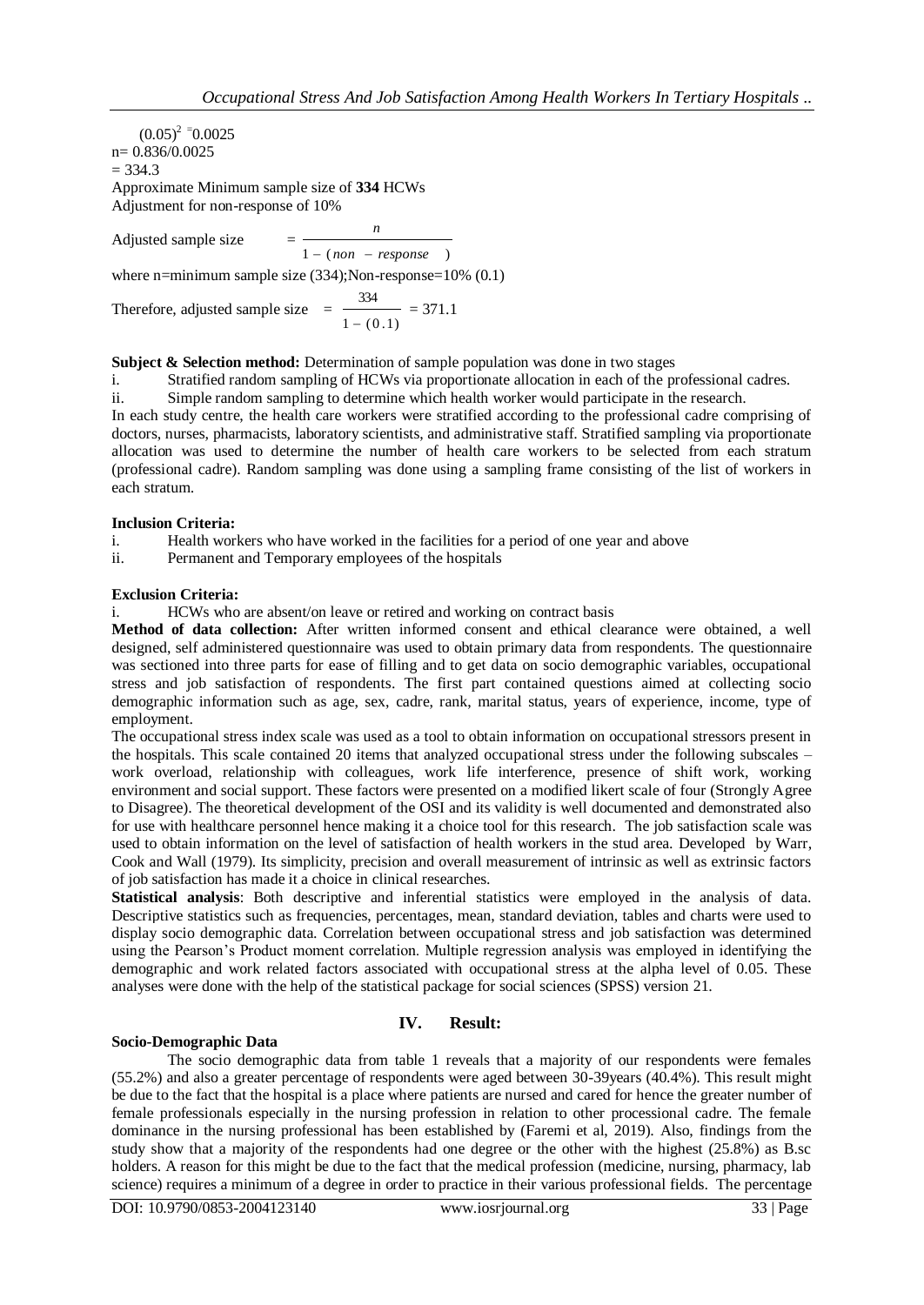years of experience is seen to diminish as the years increase in that those with years of experience between 1-5 years (41.8%) make up the majority of health workers and those with years of experience greater than 11years (23.4%) are the least. This can be because those with experiences 1-5years after a while begin to migrate to other western countries or have left their jobs as a result of dissatisfaction.

|                                                    | Table 1:       |             |
|----------------------------------------------------|----------------|-------------|
|                                                    | Frequency      | Percentage  |
| Age (Years)                                        | $(n=337)$      | $(\%)$      |
| 19-29                                              |                |             |
| 30-39                                              | 99             | 29.4        |
|                                                    | 136            | 40.4        |
| 40-49                                              | 57             | 16.9        |
| 50-59                                              | 35             | 10.4        |
| $\geq 60$                                          | 10             | 3.0         |
| <b>Sex</b>                                         |                |             |
| Male                                               | 151            | 44.8        |
| Female                                             | 186            | 55.2        |
| <b>Marital Status</b>                              |                |             |
| Single                                             | 112            | 33.2        |
| Married                                            | 183            | 54.3        |
| Divorced                                           | 42             | 12.5        |
| <b>Educational Level</b>                           |                |             |
| <b>WAEC</b>                                        |                |             |
| <b>OND/HND</b>                                     | 6              | 1.8         |
| Diploma                                            | 31<br>45       | 9.2<br>13.4 |
| <b>BSc</b>                                         | 87             | 25.8        |
| MSc                                                | 72             | 21.4        |
| <b>MBBS</b>                                        | 78             | 23.1        |
| PhD                                                | 18             | 5.3         |
| <b>Designation</b>                                 |                |             |
| Doctor                                             | 90             | 26.7        |
| Nurse                                              | 72             | 21.4        |
| Pharmacist                                         | 39             | 11.6        |
| Lab. Scientist                                     | 49             | 14.5        |
| Administrative Staff                               | 80             | 23.7        |
| Other (Security, Social Workers,<br>Cleaners etc.) | $\overline{7}$ | 2.1         |
| Years of Experience                                |                |             |
| $1 - 5$                                            | 141            | 41.8        |
| $6 - 10$                                           | 117            | 34.7        |
| $\geq$ 11                                          | 79             | 23.4        |
| Income                                             |                |             |
| $<$ 100,000<br>100,000-500,000                     | 146            | 43.3        |
| $\geq 500,000$                                     | 157            | 46.6        |
| Type of Employment                                 | 34             | $10.1\,$    |
| Temporary                                          | 158            | 46.9        |
| $\mbox{Permanent}$                                 | 179            | 53.1        |
|                                                    |                |             |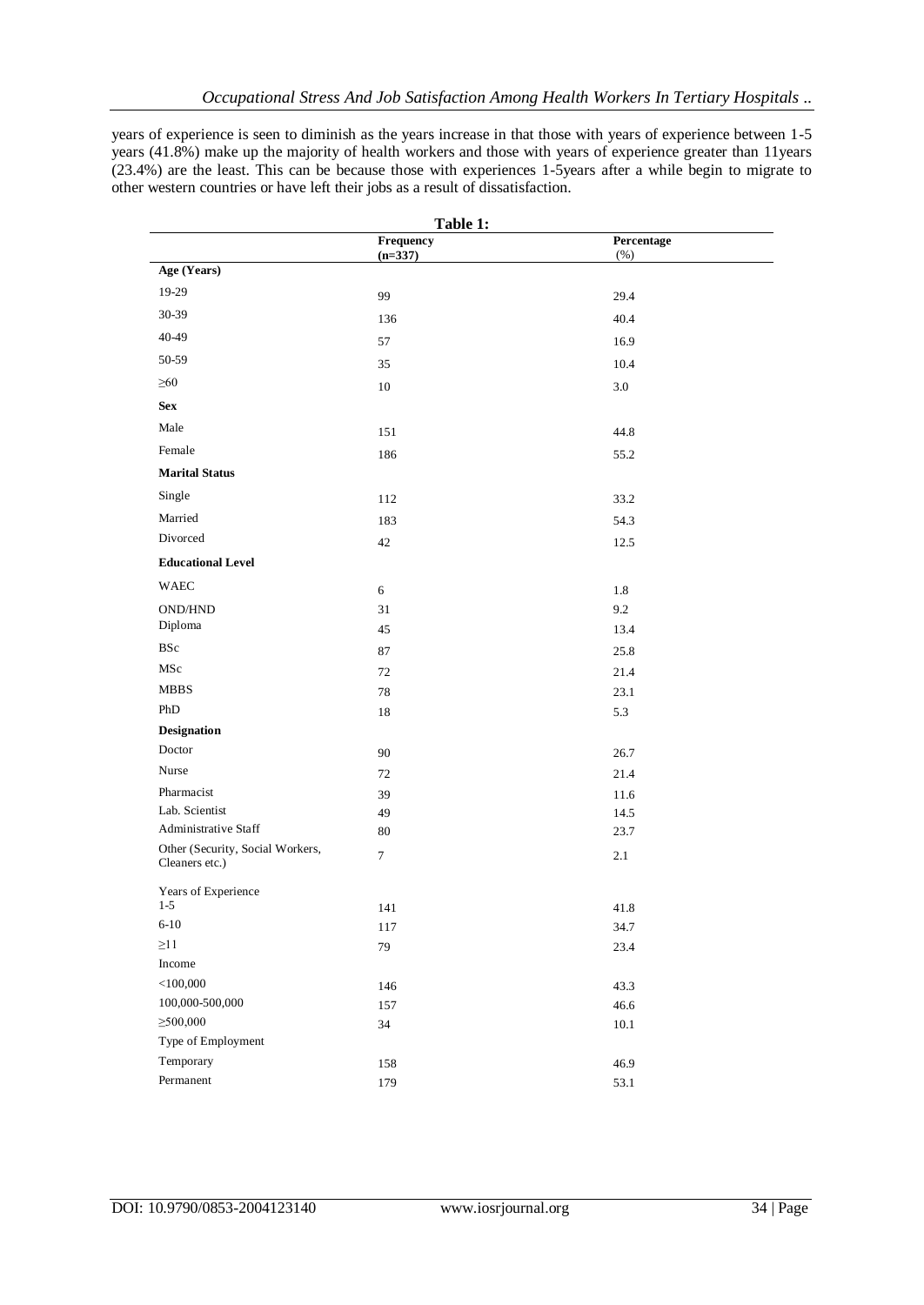#### **correlation between occupational stress and job satisfaction among health workers in tertiary hospitals in Rivers State.**

The correlation matrix below revealed that there is significant  $(p<0.05)$  relationship between job satisfaction and occupational stress. Occupational stress is associated with job satisfaction with a weak correlation coefficient of 0.146. Occupational stress has a direct relationship with job satisfaction. In other words, higher stress levels will lead to higher job satisfaction.

|                            | Those is correlation more or occupational bu cop and job bationed on |                            |                         |
|----------------------------|----------------------------------------------------------------------|----------------------------|-------------------------|
|                            |                                                                      | <b>Occupational Stress</b> | <b>Job Satisfaction</b> |
|                            | Pearson Correlation                                                  |                            | $0.146***$              |
| <b>Occupational Stress</b> | $Sig. (2-tailed)$                                                    |                            | 0.007                   |
|                            | N                                                                    | 337                        | 337                     |
|                            | Pearson Correlation                                                  | $0.146$ **                 |                         |
| <b>Job Satisfaction</b>    | $Sig. (2-tailed)$                                                    | 0.007                      |                         |
|                            |                                                                      | 337                        | 337                     |

## **Table 2: correlation table of occupational stress and job satisfaction**

#### **Socio demographic factors and occupational stress among health workers in tertiary hospitals in Rivers State.**

Table 3a below reveals that there is significant relationship between socio demographic factors and occupational stress of HCW with an F-statistics of 4.282 at p-value (0.00) that is statistically significant at 0.05 significance levels. This implies that socio demographic predictors of occupational stress are professional cadres and level of education with an inverse relationship, although with weak correlation coefficient of 0.308 (Appendix 2). This simply means as professional cadre and level of education increases, the occupational stress decreases with 9.5% coefficient of determination. The observation that occupational stress is associated with educational level has also been confirmed in studies done by Selam & Zeleke (2017) and Solarin & Abikoye (2018) also cadre was also seen to be associated with occupational stress in a study by Martinez et al (2015). An increase in educational level can be seen to reduce occupational stress in HCW's because the more knowledge you acquire the more exposed you become to better understand the negative consequences of occupational stress and can put up preventive measures for yourself although in an Iranian study, nurses with M.sc had higher mean occupational stress than nurses with B.sc degrees and this was because more responsibilities were placed on nurses with higher degrees (Faraji & Karimi, et al 2017). A large US survey suggested that education could mask the effects of work related stress perhaps in a gender specific way (Qui & Bures et al, 2012).

In some other studies like that of Sharafi et al (2018), Yim et al (2017), Tekeletsadik et al (2017) and our present study, socio demographic variables like age and sex were not risk factors for occupational stress.

| Model | R                 | R Square | Adjusted R<br>Square | Std. Error of the<br>Estimate | <b>Change Statistics</b> |          |     |     |               |
|-------|-------------------|----------|----------------------|-------------------------------|--------------------------|----------|-----|-----|---------------|
|       |                   |          |                      |                               | R Square<br>Change       | F Change | df1 | df2 | Sig. F Change |
|       | .308 <sup>a</sup> | .095     | .072                 | .455784                       | .095                     | 4.282    |     | 328 | .000          |

**Table 3a: Model Summary of socio demographic factors and occupational stress of HCWs.**

a. Predictors: (Constant), Type of Employment, Sex, Income, Marital Status, Education, Professional Cadre, Age, Experience

| 3b: ANOVA <sup>a</sup> socio demographic factors and occupational stress of HCWs |            |                |     |             |       |                   |  |  |
|----------------------------------------------------------------------------------|------------|----------------|-----|-------------|-------|-------------------|--|--|
| Model                                                                            |            | Sum of Squares | ₽€  | Mean Square |       | Sig.              |  |  |
|                                                                                  | Regression | 7.116          |     | .889        | 4.282 | .000 <sup>o</sup> |  |  |
|                                                                                  | Residual   | 68.138         | 328 | .208        |       |                   |  |  |
|                                                                                  | Total      | 75.254         | 336 |             |       |                   |  |  |

a. Dependent Variable: Occupational Stress

b. Predictors: (Constant), Type of Employment, Sex, Income, Marital Status, Education, Professional Cadre, Age, Experience

#### **Socio demographic factors and job satisfaction among health workers in tertiary hospitals in Rivers State.**

The ANOVA summary table below shows that there is significant relationship between job satisfaction, experience and type of employment with an F-statistic of 2.69 (0.007) that is significant at 5% significance levels. The other socio demographic factors like professional cadres, sex, age, marital status, education and income were not significant predictors of job satisfaction at 0.05 significance levels in this study.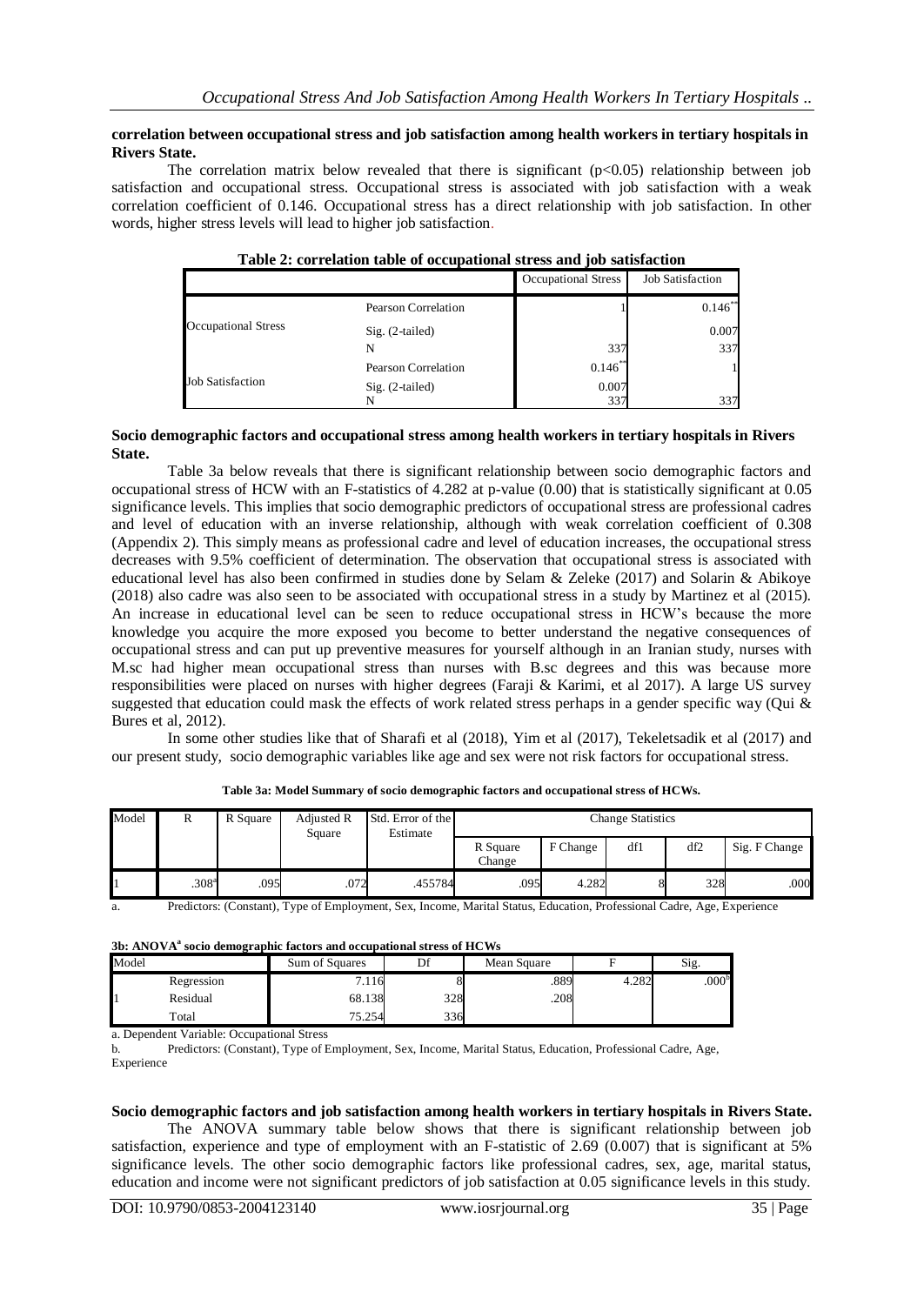The model also shows that job satisfaction increases with job experience and decreases with type of employment (Appendix 3). Duration of service was also found to be positively correlated and significant with job satisfaction in a teaching hospital in India (Agarwal & Sharma 2011), in both private and public health sector (Srivastava 2017) and in a Saudi study by Salam et al (2014). All these support findings from our study that work experience is positively associated with job satisfaction in HCWs. According to the Salam et al (2014), the older you are on the job in terms of number of years put in and not necessarily your age, the greater your job satisfaction.

| Model | R                   | R Square | <b>Adjusted R</b><br>Square | Std. Error of the<br>Estimate | <b>Change Statistics</b> |          |     |     |               |
|-------|---------------------|----------|-----------------------------|-------------------------------|--------------------------|----------|-----|-----|---------------|
|       |                     |          |                             |                               | R Square<br>Change       | F Change | df1 | df2 | Sig. F Change |
|       | $.248$ <sup>a</sup> | .062     | .039                        | .670805                       | .062                     | 2.690    |     | 328 | .007          |

a. Predictors: (Constant), Type of Employment, Sex, Income, Marital Status, Education, Professional Cadre, Age, Experience

|       |            | Tot the or the sound available plate fuctors and job substaction of HC (15 |     |             |       |                   |
|-------|------------|----------------------------------------------------------------------------|-----|-------------|-------|-------------------|
| Model |            | Sum of Squares                                                             |     | Mean Square |       | Sig.              |
|       | Regression | 9.683                                                                      |     | 210         | 2.690 | .007 <sup>b</sup> |
|       | Residual   | 147.593                                                                    | 328 | .450        |       |                   |
|       | Total      | 157.276                                                                    | 336 |             |       |                   |

**4b: ANOVA<sup>a</sup> socio demographic factors and job satisfaction of HCWs**

a. Dependent Variable: Job Satisfaction

b. Predictors: (Constant), Type of Employment, Sex, Income, Marital Status, Education, Professional Cadre, Age, Experience

## **V. Discussion**

The first objective of this paper was to establish a relationship between occupational stress and job satisfaction among health workers in tertiary hospitals in Rivers State. The study showed a relationship between occupational stress and job satisfaction among respondents in the study area unlike an Indian study by Shinde (2014) that showed no correlations between the two variables. The relationship between OS and JS has been established as a direct relationship meaning an increase in occupational stress will yield more satisfied health care workers. This result has been supported by a Saudi Arabian study that established that despite the high stress among Saudi Arabian HCWs, a high level of job satisfaction was also observed (Salam et al, 2014). The reason for this result was attributed to the high tax free salaries, free accommodation and free annual tickets given to health workers in Saudi Arabia and in our study was attributed to a sense of pride health workers get from their jobs. Contrary to our study, a negative correlation was also observed in a Ghanaian study by Rita (2013). This study also explored the relationship between socio-demographic characteristics and occupational stress. Findings indicated that socio demographic factors predict occupational stress to an extent. This result is in line with existing literatures (Godifay et al., 2018, Torre et al., 2017, Marinaccio et al. 2013). Investigating each variable, professional cadre and educational status significantly contributed to occupational stress. This was also found similar to another study by Adeolu et al.,(2016) where the cadre/rank contributed significantly to occupational stress and this may be due to the unique peculiarity of their designation and the specificity of their job. The current study revealed that occupational stress was associated with educational status of HCWs which was similar to a study by (Gebeyehu & Zeleke, 2017) but contradictory to studies done in Saudi Arabia and Ethiopia by Salam et al. (2014) and Godifay et al. (2018) respectively. In a study by Pyror et al.,(2011) educational status was seen to influence occupational stress among nurses which was similar to our own study however it is not clear the reason why educational status influences stress but one plausible explanation could be that the more educated you are, the better you understand the effects of stress on the human body and another reason could be role conflict (when demands greater than the individuals capability are placed on him or her) and role ambiguity (when individuals do not clearly understand what is required of them). However, age of respondents, gender, and marital status were not significant predictors of occupational stress, this was similar to a study in Ibadan.

Investigating the influence of socio demographic variables on job satisfaction, it was observed only years of experience and type of employment predicted job satisfaction. This study is in agreement with Tobergte & Curtis (2013) and Fiabane et al., (2012) where years of experience significantly influenced job satisfaction as nurses with 1-5years of experience reported highest level of satisfaction while those from 11-15 years reported least job satisfaction. Type of employment also predicted job satisfaction in this study, one hypothetical reason for this could be that as permanent staff there is some level of stability that the job gives you. One is not afraid of being laid off spontaneously as is the case with temporary employment; however in a study by Fiabane et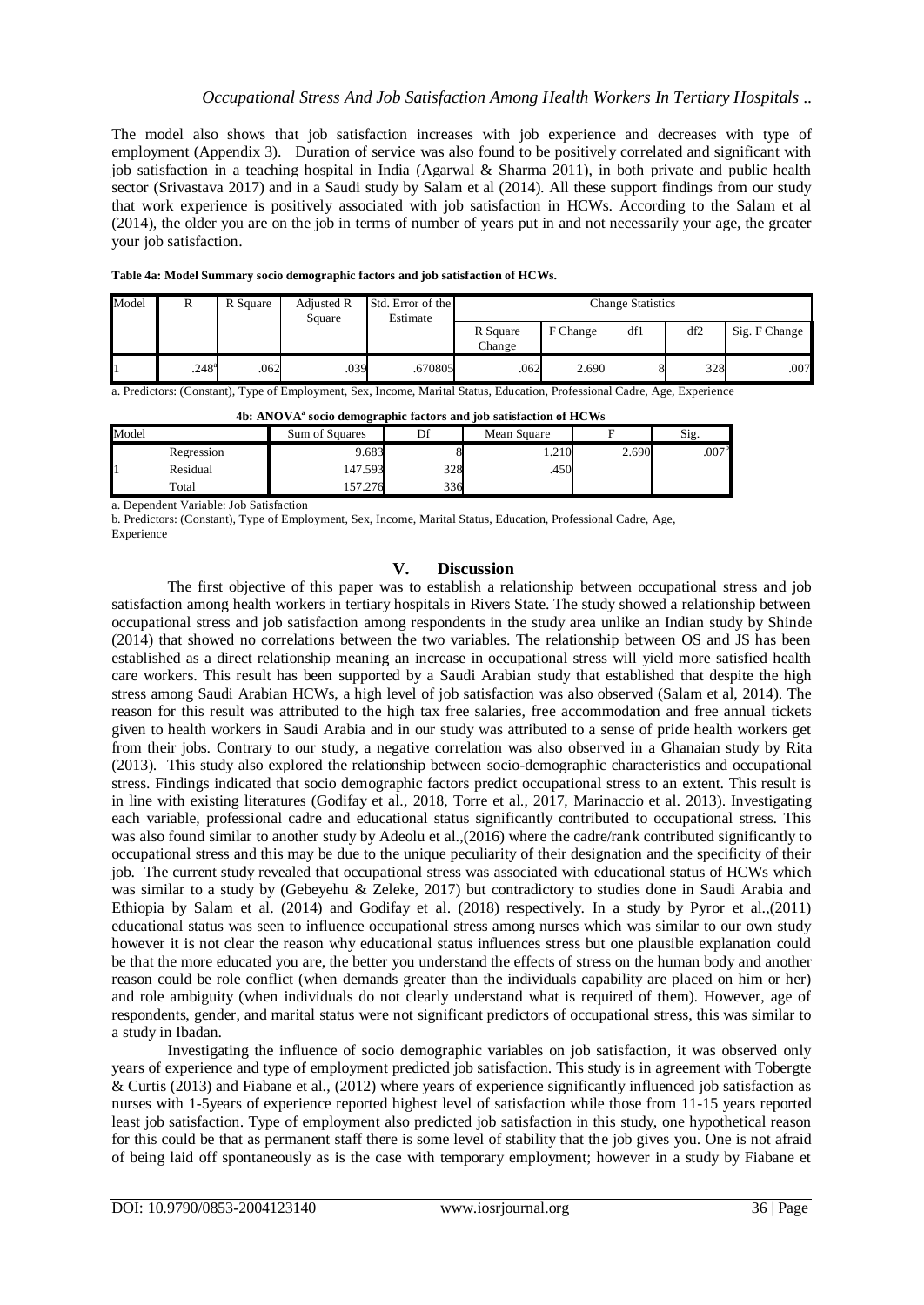al.,(2012) type of employment did not influence health workers satisfaction and in another study by Hombergh et al, (2009), socio demographic factors had no influence on job satisfaction.

#### **VI. Conclusion:**

In conclusion, occupational stress has a direct relationship with Job satisfaction and is predicted by certain demographic factors. Socio demographic variables like age of respondents, gender and marital status did not predict occupational stress while years of experience on the job and type of employment predicted job satisfaction as respondents who had worked for longer number of years were observed to be more satisfied than younger employees.

#### **References:**

- [1]. Adegoke, T. G. (2011).Effects of occupational stress, Hazard and Working Environment on psychological Well-Being of Industrial Workers in Ibadan Metropolis, Nigeria.Nigerian Journal of Clinical and Counselling Psychology.Vol. 17, Issues 1-2, 63-64.
- [2]. Adeolu, J. O., Yussuf, O. B., & Popoola, O. A. (2016). Prevalence and Correlates of Job Stress Among Junior Doctors in the University College Hospital, Ibadan. Annals of Ibadan Postgraduate Medicine, 14(2), 92–98. Retrieved from http://www.ncbi.nlm.nih.gov/pubmed/28337094
- [3]. Agarwal,M.,&Sharma,A.(2011) Effects of Hospital Workplace Factors on the Psychological Well-being and Job Satisfaction of Health Care Employees. Journal of Health Management 13(4) 439–461 <https://doi.org/10.1177/097206341101300405>
- [4]. Asuquo .E.O, Imaledo .J.A., Onyekwelu .C., Abara .N.L., Agugua .C.C. (2017). Job Satisfaction among nurses in the University of Port Harcourt Teaching Hospital central African Journal of public health, Vol 3(1)pp 1-7
- [5]. Bresic J, Knezevic B, Milosevic M, Tomljanovic T, Golubic R, Mustajbegovic J: Stress and work ability in oil industry workers. Arh Hig Rada Toksikol 2007, 58 (4):399–405
- [6]. Cooper C, Cooper R, Eaker L.(2002). Living with stress.Athens: Scientific Publication Parisianou SA; 2002.
- [7]. Faraji, A., Karimi, M., Azizi, S. M., Janatolmakan, M., & Khatony, A. (2019). Occupational stress and its related demographic factors among Iranian CCU nurses : a cross - sectional study. BMC Research Notes, 1–5. https://doi.org/10.1186/s13104-019-4674- 5
- [8]. Faremi .F.A, Olatubi M.I, Adeniyi .K.G & Salau O.R (2019).Assessment of occupational related stress among nurses in two selected hospitals in a city southwestern Nigeria \_. Elsevier Enhanced Reader. International Journal of Africa Nursing Sciences 10, 68-73
- [9]. Fiabane, E., Giorgi, I., Musian, D., Sguazzin, C., & Argentero, P. (2012).Occupational stress and job satisfaction of healthcare staff in rehabilitation units.La Medicina Del Lavoro, 103(6), 482–492
- [10]. Gebeyehu, S., & Zeleke, B. (2019). Workplace stress and associated factors among healthcare professionals working in public health care facilities in Bahir Dar City, Northwest Ethiopia, 2017. BMC Research Notes, 12(1), 1–5. https://doi.org/10.1186/s13104-019-4277-1
- [11]. Ghosh, T. (2013) International Journal of Occupational Safety and Health,3(1), 1–4. Retrieved from https://www.nepjol.info/index.php/IJOSH/article/viewFile/9096/7477
- [12]. Godifay G, Worku W, Kebede G, Tafese A. Work related stress among health care workers in Mekelle City Administration Public Hospitals, North Ethiopia. J Health Med Nurs. 2018;46:2422–8419.
- [13]. Gulavani, A., & Shinde, M. (2014). Occupational Stress and Job Satisfaction among Nurses. International Journal of Science and Research (IJSR) [https://www.researchgate.net/publication/265784831.](https://www.researchgate.net/publication/265784831)
- [14]. Hombergh van den P, Kunzi B, Elwyn G, van Doremalen J, Akkermans R, Grol R, Wensing M (2009) High workload and job stress are associated with lower practice performance in general practice: an observational study in 239 general practices in the Netherlands. BMC Health Serv Res 9:118
- [15]. International Council of Nurses. Positive practice environments: quality workplace- quality patient care. Geneva: ICN, 2007.
- [16]. Jathana.R,.Melisha R.D, Mary, G and Latha.K.S.(2011). "Determination of job satisfaction among healthcare workers at a tertiary care hospital, Online journal of health and allied sciences, Vol. 10(3).
- [17]. Konstantinos N, Christina O. Factors influencing stress and job satisfaction of nurses working in psychiatric units: a research review. Health Sci J. 2008;2(4).
- [18]. Marinaccio, A., Ferrante, P., Corfiati, M., Di Tecco, C., Rondinone, B. M., Bonafede, M., . . . Iavicoli, S. (2013). The relevance of socio-demographic and occupational variables for the assessment of work-related stress risk. BMC Public Health, 13, 1157. doi: 10.1186/1471-2458-13-1157
- [19]. Martinez, M. C., Dias de Oliveira Latorre, M. do R., Fischer, F. M., Latorre, M., & Fischer, F. M. (2015). A cohort study of psychosocial work stressors on work ability among Brazilian hospital workers. American Journal of Industrial Medicine, 58(7), 795–806. https://doi.org/10.1002/ajim.22476
- [20]. Piko BF: Burnout, role conflict, job satisfaction and psychosocial health among Hungarian health care staff: a questionnaire survey. Int J Nurs Stud 2006; 42: 503- 513
- [21]. Pyror E.R, Nabirye R.C., Brown K.C., Maples E.H.,(2013). Occupational stress, Job satisfaction and Job performance among hospital nurses in Kampala Uganda. Journal of nursing management, 19(6) : 760-768. [https://doi.org/10.1111/j-1365-](https://doi.org/10.1111/j-1365-2834.2011.01240.x) [2834.2011.01240.x](https://doi.org/10.1111/j-1365-2834.2011.01240.x)
- [22]. Qui .H., Bures .R.,Shihan .CL.,(2012). The inconsistent mediatating effect of psychosocial work characteristic on the educationhealth relationship: soc.sci med 2012, 8: 1539-1546.
- [23]. Rita, A., Atindanbila, S., Prudence Portia, M.-N., & Abepuoring, P. (2013). the Causes of Stress and Job Satisfaction Among Nurses At Ridge and Pantang Hospitals in Ghana. International Journal of Asian Social Science, 3(3), 762–771.
- [24]. Salam, A., Abu-helalah, M., Jorissen, S. L., & Qarni, A. Al. (2014). Job Stress and Job Sarisfaction Among Health Care Professionals Abuelgasim Mansour. European Scientific Journal, 10(32), 156–173. Retrieved from <https://eujournal.org/index.php/esj/article/viewFile/4549/4389>
- [25]. Sharafi H, Gholami P, Sadeghi S, Ghorbani M, Rezaei F. Job stress and related factors among staff of the operation room in Bandar Abbas. Iranian IJRN. 2018;4(2):29–3[4.Return to ref 23 in article](https://bmcresnotes.biomedcentral.com/articles/10.1186/s13104-019-4674-5#ref-link-section-d27254e1830)
- [26]. Siegrist J, Shackelton R, Link C, Marceau L, Olaf von dem K, McKinlay J (2010) Work stress of primary care physicians in the US, UK and German health care systems. Soc Sci Med 71:298–304
- [27]. Siergrist .J. (1996). Adverse effect of high effort-low reward conditions, Journal of occupational health psychology,1, 27-41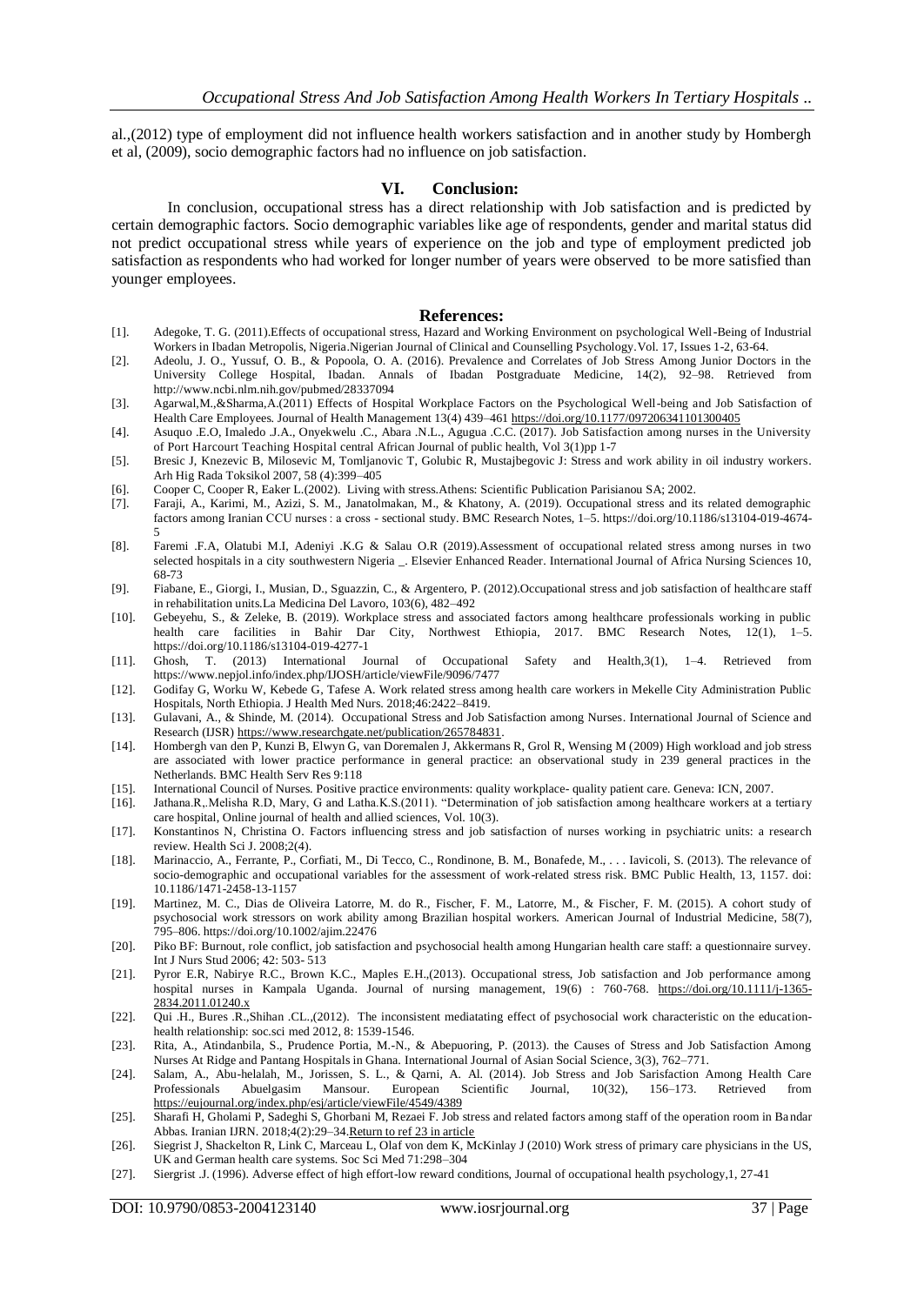- [28]. Sili A, Vellone E, Fida R, et al: Infermieri di camera operatoria e infermieri di medicina generale: la diversa percezione della propria salute organizzativa. Med Lav 2010; 101: 458-470
- [29]. Singh P, Sachs JD. 1 million community health workers in sub-Saharan Africa by 2015.Lancet. 2013;382(9889):363–5
- [30]. Solarin, A. M., Abikoye, G. E., & Oke, A. T. (2018). Demographic Factors Influencing Psychological Distress among Health Professionals in Ogun State. 3(2), 11–19.
- [31]. Srivastava, B. P. (2017). Job satisfaction among healthcare professional in public and private healthcare setup in India.Indian Journal of Research, 6(1), 6–8.
- [32]. Tekeletsadik, S., Mulat, H., Necho, M., & Waja, T. (2020). Journal of Psychology and Psychotherapy Occupational Stress and Its Associated Factors among Health Care Professionals Working At a Setting of a Specialized Mental Hospital , Addis Ababa , Ethiopia ,. 1–8[. https://doi.org/10.35248/2161-0487.20.10.368](https://doi.org/10.35248/2161-0487.20.10.368)
- [33]. Tobergte, D. R., & Curtis, S. (2013). Occupational Stress, Job Satisfaction, and Job Performance Among Hospital Nurses in Kampala Uganda. Journal of Chemical Information and Modeling, 53(9), 1689–1699. https://doi.org/10.1017/CBO9781107415324.004
- [34]. Voltmer, E., Rosta, J., Siegrist, J., & Aasland, O. G. (2012). Job stress and job satisfaction of physicians in private practice: Comparison of German and Norwegian physicians. International Archives of Occupational and Environmental Health, 85(7), 819– 828. https://doi.org/10.1007/s00420-011-0725-5
- [35]. Yim H-Y, Seo H-J, Cho Y, Kim J. Mediating role of psychological capital in relationship between occupational stress and turnover intention among nurses at veterans administration hospitals in Korea. Asian Nurs Res. 2017;11(1):6–12

## **APPENDIX 1 OCCUPATIONAL STRESS AND JOB SATISFACTION OF HEALTH WORKERS IN TERTIARY HOSPITALS IN RIVERS STATE.**

#### Dear Respondent,

Please be informed that your answers remain anonymous and the information you provide therein will be combined with the responses of others and used strictly for statistical summaries pertaining this research topic. Do not put your name on any of the forms provided.

Kindly tick the options as they apply to you

| ٠ |  |  |  |
|---|--|--|--|
|   |  |  |  |

| Female<br>Male                                                                             |
|--------------------------------------------------------------------------------------------|
| Age                                                                                        |
| d above<br>30-39 years<br>0-49 years<br>-59 years<br>19-29 years                           |
| <b>Marital</b> status                                                                      |
| Single<br>Married<br>livorced                                                              |
| Level of education                                                                         |
| OND/HND<br>WAEC<br>Diploma<br>4sc<br>₫.<br>₹                                               |
| Rank                                                                                       |
| Nurse<br>Pharmacist<br>ministrative staff<br>Doctor<br><b>b</b> scientist<br>hers, specify |
| Years of experience                                                                        |
| years and above<br>6-10 years,<br>1-5 years                                                |
| Income                                                                                     |
| 00000-500000<br>0.000 and above<br>Less than 100,000                                       |
| <b>Type of Employment</b>                                                                  |
| Temporary<br>permanent                                                                     |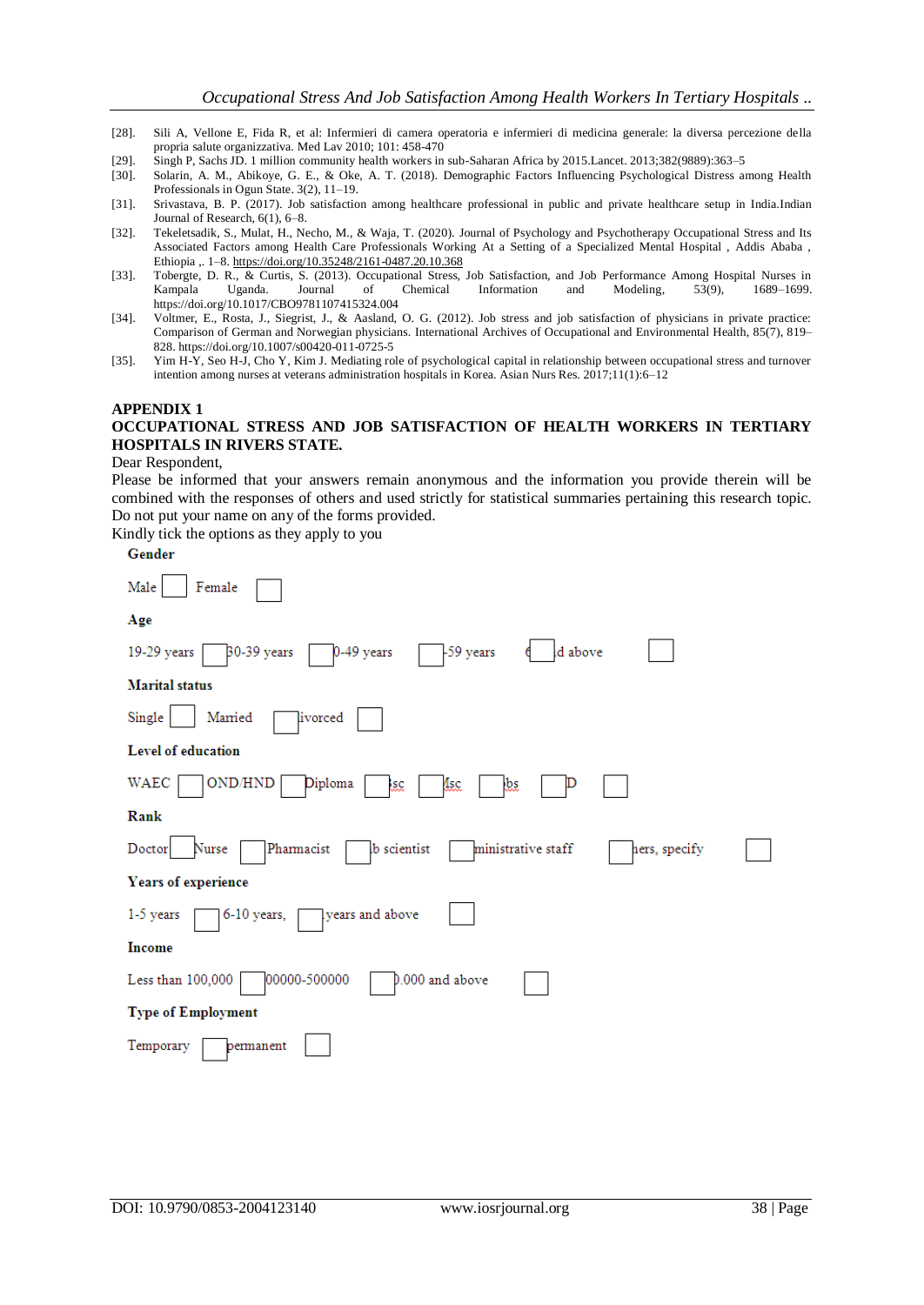## SECTION II: THE FOLLOWING HAVE BEEN IDENTIFIED AS SOURCES OF OCCUPATIONAL STRESS. PLEASE TICK THE DEGREE TO WHICH YOU AGREE OR DISAGREE

## **SA=STRONGLY AGREE, A= AGREE, SD= STRONGLY DISAGREE, D= DISAGREE, U= UNDECIDED**

| S/N | <b>SOURCES OF OCCUPATIONAL STRESS</b>                        | <b>SA</b> | A   | <b>SD</b> | D   |
|-----|--------------------------------------------------------------|-----------|-----|-----------|-----|
|     |                                                              | (4)       | (3) | (2)       | (1) |
| 1   | Inadequate staffing levels                                   |           |     |           |     |
| 2   | Extremely long working hours                                 |           |     |           |     |
| 3   | Absence of shift work                                        |           |     |           |     |
| 4   | Handling large number of patients                            |           |     |           |     |
| 5   | Caring for difficult patients                                |           |     |           |     |
| 6   | Working with incompetent support staff.                      |           |     |           |     |
|     | Lack of opportunity for growth and promotion in my workplace |           |     |           |     |
| 8   | Non conducive work environment call rooms and work stations  |           |     |           |     |
| 9   | Absence of instruments and equipments for my job             |           |     |           |     |
| 10  | Time pressure                                                |           |     |           |     |
| 11  | Long standing hours                                          |           |     |           |     |
| 12  | Work-life relationship                                       |           |     |           |     |
| 13  | Poor support from friends, family and colleagues             |           |     |           |     |
| 14  | Inadequate motivation from superiors, friends and family     |           |     |           |     |
| 15  | Poor communication of information                            |           |     |           |     |
| 16  | Fear of failing my professional examinations                 |           |     |           |     |
| 17  | High job insecurity                                          |           |     |           |     |
| 18  | Harassment from patients and their relatives                 |           |     |           |     |
| 19  | Poor delegation of duties                                    |           |     |           |     |
| 20  | Presence of diseases and infections                          |           |     |           |     |

## SECTION III: JOB SATISFACTION

| S/N | <b>ITEMS</b>                                                                       | <b>SA</b> | $\mathbf{A}$ | <b>SD</b> | D   |
|-----|------------------------------------------------------------------------------------|-----------|--------------|-----------|-----|
|     |                                                                                    | (4)       | (3)          | (2)       | (1) |
|     | Those who do well on the job stand a fair chance of being promoted                 |           |              |           |     |
|     | When I do a good job, I receive the deserved recognition for it                    |           |              |           |     |
| 3   | I have to work harder at my job because of the incompetence of people I work with. |           |              |           |     |
| 4   | I have too much to do at work.                                                     |           |              |           |     |
| 5   | Many of our rules and procedures make doing our jobs difficult                     |           |              |           |     |
| 6   | There is poor communication within our organization                                |           |              |           |     |
|     | Job requirements and expectations are not fully explained                          |           |              |           |     |
| 8   | My efforts to do a good job are often met with red tapes                           |           |              |           |     |
| 9   | I have a poor working relationship with my colleagues                              |           |              |           |     |
| 10  | Superiors show little/no interest in the feelings of their subordinates.           |           |              |           |     |
| 11  | There is no bickering and fighting in my office                                    |           |              |           |     |
| 12  | I feel I am being paid a fair amount for the work I do.                            |           |              |           |     |
| 13  | The benefit package we have is equitable.                                          |           |              |           |     |
| 14  | I feel a sense of pride in doing my job.                                           |           |              |           |     |
| 15  | If given another opportunity, I'll pick this profession                            |           |              |           |     |

## **APPENDIX 2**

|       | Coefficients <sup>a</sup> |                                    |            |                              |          |      |  |  |  |
|-------|---------------------------|------------------------------------|------------|------------------------------|----------|------|--|--|--|
| Model |                           | <b>Unstandardized Coefficients</b> |            | Standardized<br>Coefficients | T        | Sig. |  |  |  |
|       |                           | B                                  | Std. Error | Beta                         |          |      |  |  |  |
|       | (Constant)                | 3.267                              | .172       |                              | 18.956   | .000 |  |  |  |
|       | Professional Cadre        | $-.093$                            | .018       | $-.314$                      | $-5.113$ | .000 |  |  |  |
|       | Sex                       | $-.013$                            | .052       | $-.014$                      | $-.257$  | .797 |  |  |  |
|       | Age                       | $-.011$                            | .030       | $-.024$                      | $-349$   | .727 |  |  |  |
|       | <b>Marital Status</b>     | .017                               | .049       | .023                         | .346     | .730 |  |  |  |
|       | Education                 | $-.045$                            | .020       | $-136$                       | $-2.237$ | .026 |  |  |  |
|       | Experience                | .036                               | .042       | .060                         | .844     | .399 |  |  |  |
|       | Income                    | $-.002$                            | .041       | $-.003$                      | $-0.059$ | .953 |  |  |  |
|       | Type of Employment        | $-063$                             | .054       | $-.066$                      | $-1.160$ | .247 |  |  |  |

a. Dependent Variable: Occupational Stress